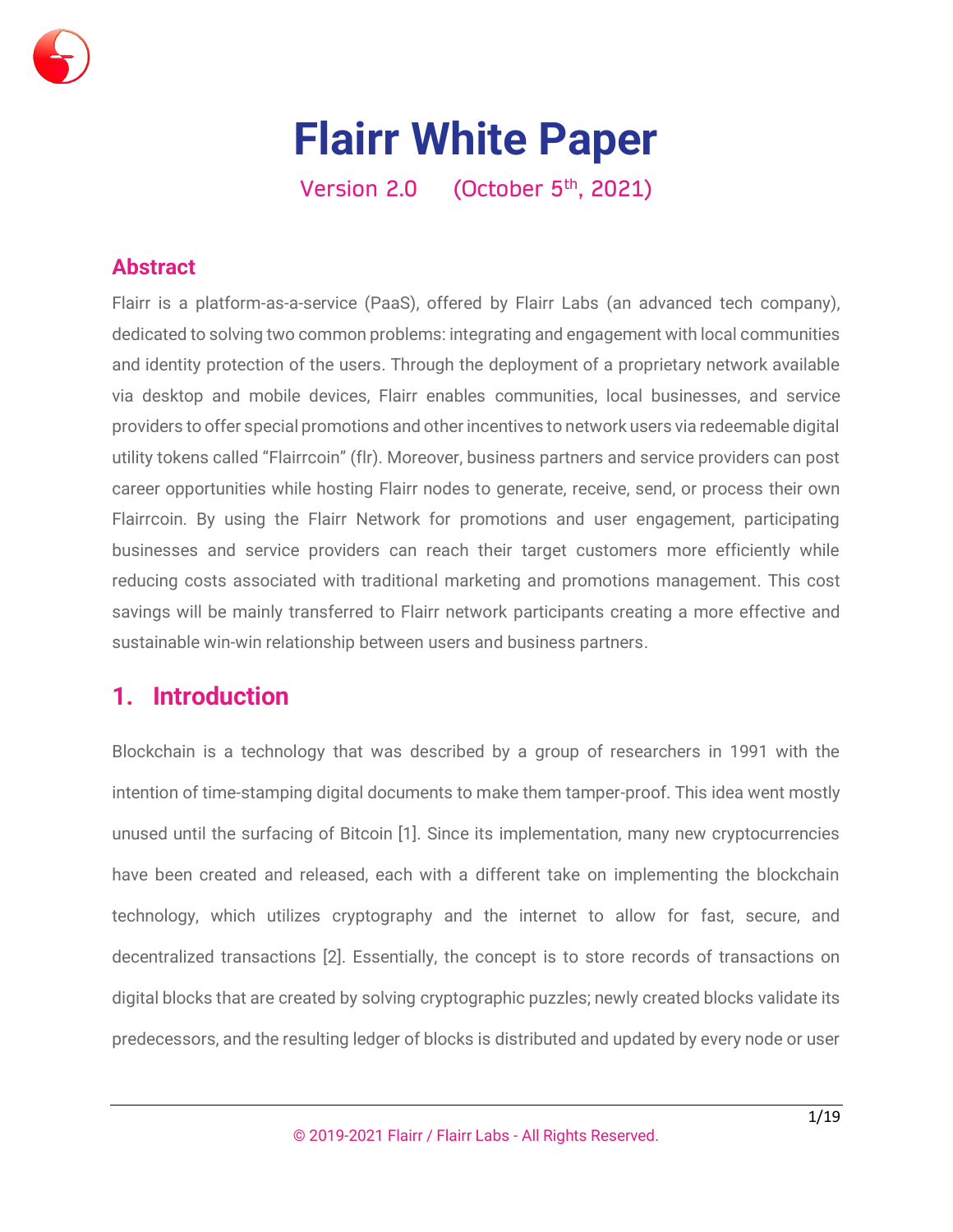

participating in the network [3]. This process creates an accurate and decentralized ledger of transactions that every network participant can trust and use, hence eliminating the need for a centralized record-keeping entity. However, despite its groundbreaking role, the traditional blockchain structure has inherent limitations and deficiencies [4] that created a need for more advanced alternatives including the Directed Acyclic Graph (DAG) system and architectures derived from it [5]. The Block-lattice system is one of the major architectures among these newer technologies [6].

As a better alternative to the blockchain structure, DAG-based Block-lattice systems such as Nano have achieved near-instant transaction times along with unlimited scalability, near-zero transaction fees, and superior cost-efficiency because of its low energy consumption protocol [6]. The Nano DAG-based Block-lattice system is the basis and foundation for the Flairr Network, which has been further developed to feature capabilities that make it suitable and convenient to use for users and businesses alike.

Flairr App is a mobile application that currently features a marketplace, game hub with several single or multi-player games, map with a variety of functionalities such as showing partners, finding treasures, etc., mini social media, and more. Users can earn Flairrcoin in each game and can also spend them on real goods/services in the app's marketplace. They can also store their earned Flairrcoin on a personal digital wallet called Flairr Wallet.

For businesses, a platform has been developed which comprises of a mobile app called Flairr Partner App, as well as a set of web-based APIs and a business digital wallet. Flairr Partner app would give businesses the capability to post ads or offers of goods/services on the network. The digital wallet enables businesses to manage and store their coins, add employees to their account and give them different access levels (e.g., marketing, accounting, etc.).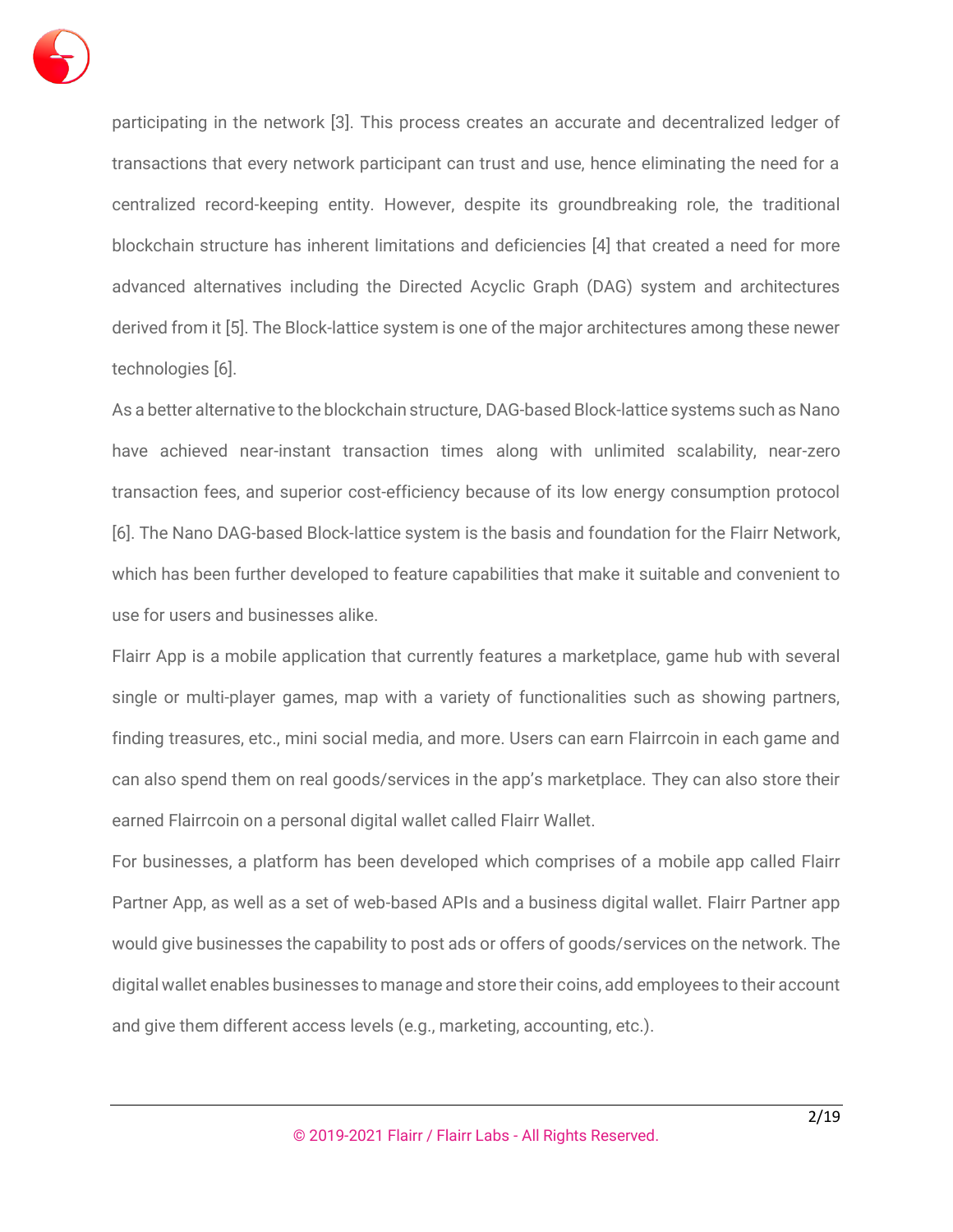

# **2. Flairr Network**

Flairr<sup>1</sup> is a distributed network built on Block-lattice technology [7], consisting of several mobile apps and a set of business-related APIs to issue Flairrcoin, a digital utility token, for use by Flairr Network participants. Flairr is developed by Dr. Ray Aria, a computer science faculty at the University of Central Florida, and his team at Flairr Labs. Flairr Labs is a technology start-up which is based at the University of Central Florida's Business Incubator. Flairr has a protocol that can be run on low-power hardware (e.g., mobile devices). The network achieves this by having a different approach to consensus than other regular Blockchain-based technologies; it uses a Proof of Stake (PoS) protocol where the participants vote on the current state of the ledger, and their voting weight is equivalent to the amount of cryptocurrency they own. Fig 1 demonstrates the components of Flairr Network.



**Fig 1.** Flairr Network Components

<sup>&</sup>lt;sup>1</sup> "Flairr" is a homonym of the English word "Flair", which means "style and unique attractiveness." It represents the advanced features of our cryptocurrency platform that differentiate it from Blockchain-based technologies.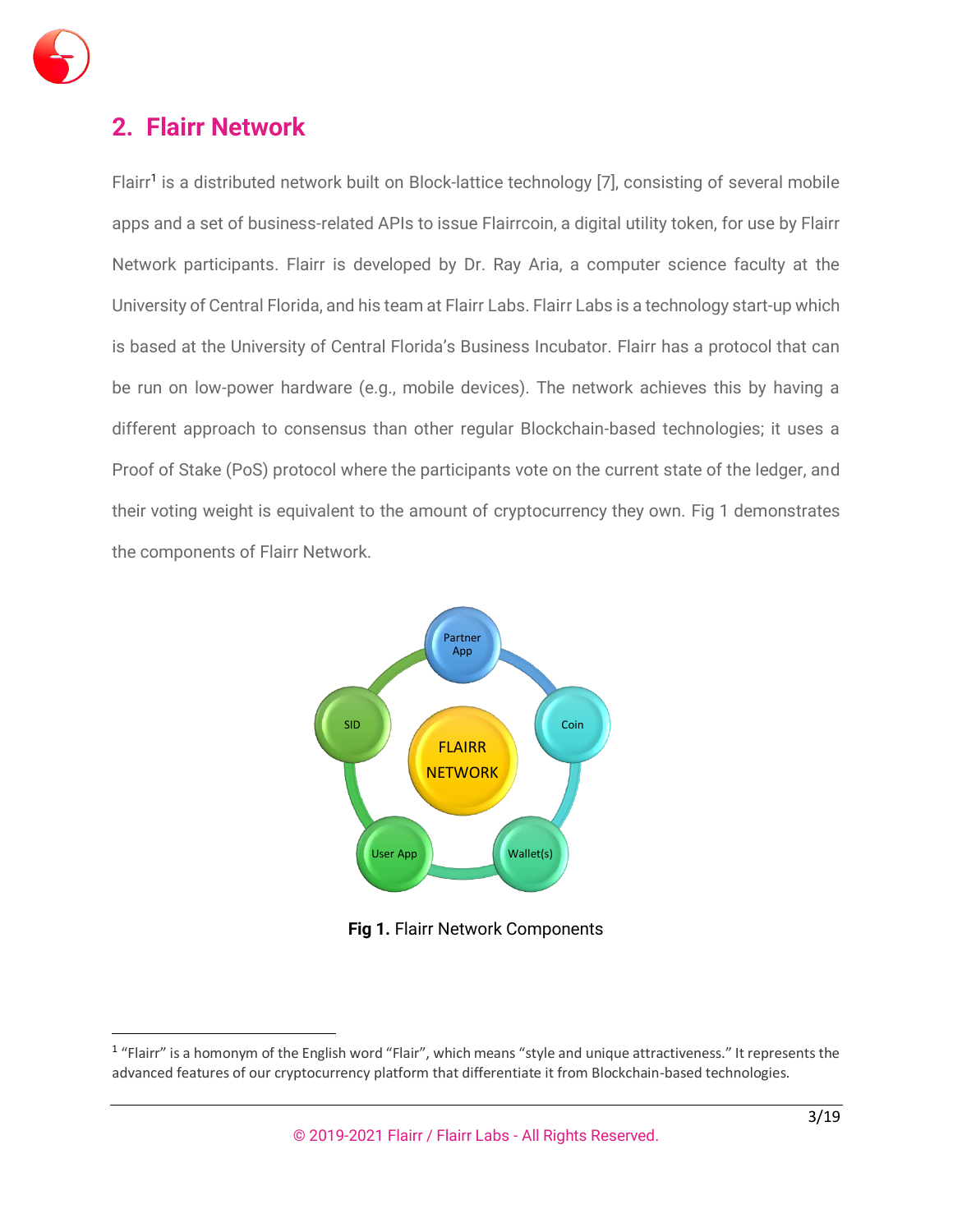

The Flairr network consists of various components that include Flairrcoin, Flairr (user) app, Flairr Partner app, Flairr Wallet app, Flairr Smart Identity (SID), and Flairr Vault, a web-based digital token storage solution.

In its entirety, the Flairr network creates a two-sided market. Users can earn Flairrcoin by completing tasks and missions, overcoming challenges, or by playing games in the Flairr app. Flairrcoin can then be used to reserve and purchase attractive offers posted by local businesses who are interested in leveraging the Flairr network's features and opportunities.

Unique and innovative features are what make the Flairr Network special, and its integration of a privacy-preserving identity verification system. This feature, available for both Android and iOS, provides proof of users' identity and/or age without disclosing other sensitive personal information that viewers need not see.

For example, users can pull up Flairr app on their mobile devices to display their photo along with select personal information, such as age, as proof of identification to enter certain venues or to purchase restricted items. Any unselected personal information will remain hidden to the viewer, allowing individuals to only share private information on as-needed basis. Venues/vendors who use the Flairr Partner app or the Flairr Identity app can even eliminate the need for users to share *any* personal information with the vendor, by scanning a QR code or using a mobile phone's NFC (Near Field Communication) feature. In this scenario, the vendor will only see a person's photo along with certain badges for meeting certain criteria such as age.

Flairr's main goal is to enable individual users and businesses to connect and use our digital utility token, Flairrcoin, for everyday transactions in a way that both parties will benefit from cost savings that result in a direct and localized relationship.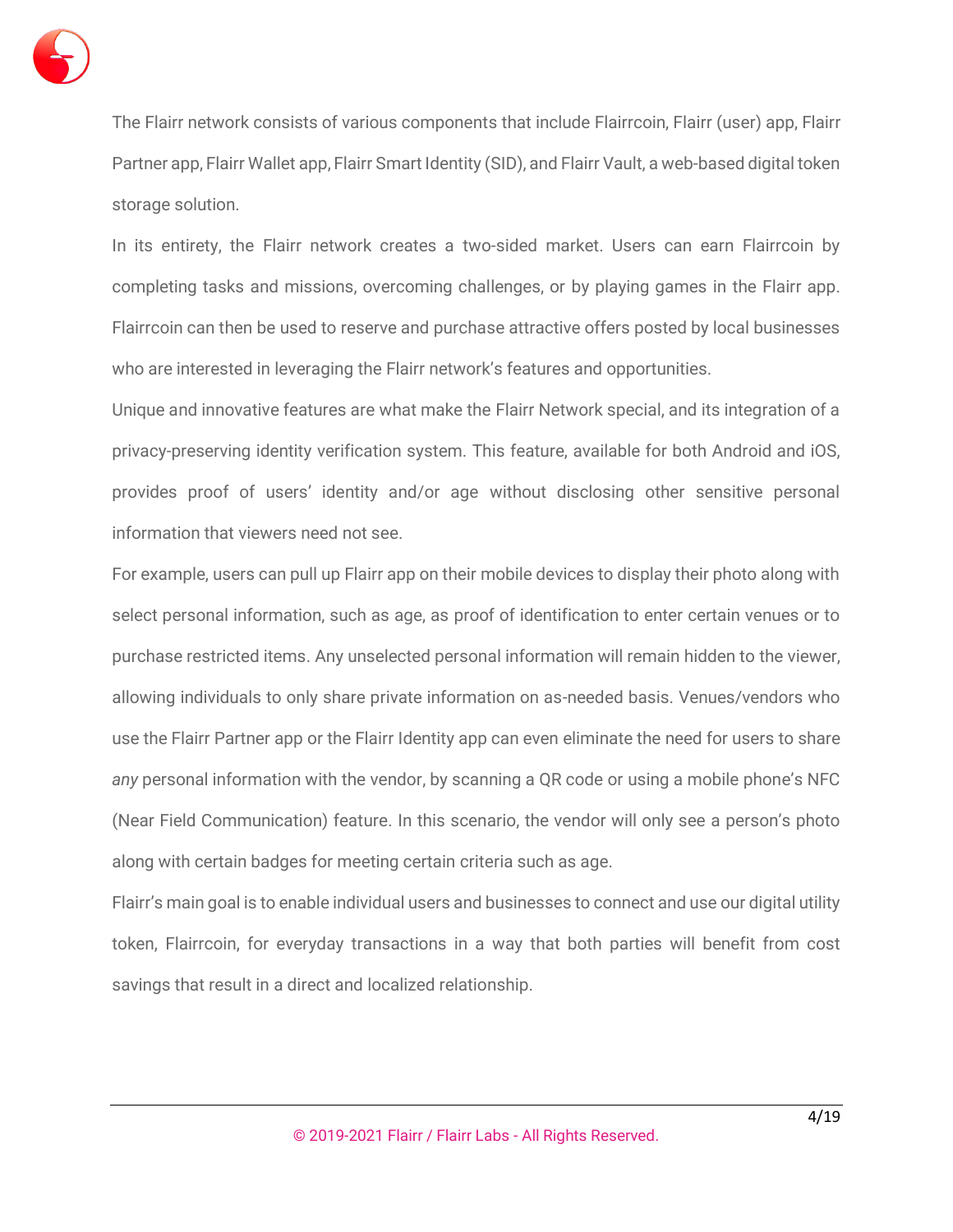

The success of Flairr Network, however, will strictly depend on the collective efforts of Flairr Labs, Flairr users, and Flairr business partners, all together. As demonstrated in Fig. 2:

- Flairr Network will play its role by providing an infrastructure based on a superior new technology, as well as the benefits it provides for the business partners and users.
- Businesses will post attractive and usable offers in the network and deliver value to users.
- Users will play games, complete tasks, or overcome challenges, and earn Flairrcoin in the process. Later, they can use the earned Flairrcoin to pay for up to a certain percentage (e.g., 20%) of the price of offerings that Flairr Partners post in Flairr Network.



**Fig 2.** Flairr Network Schematic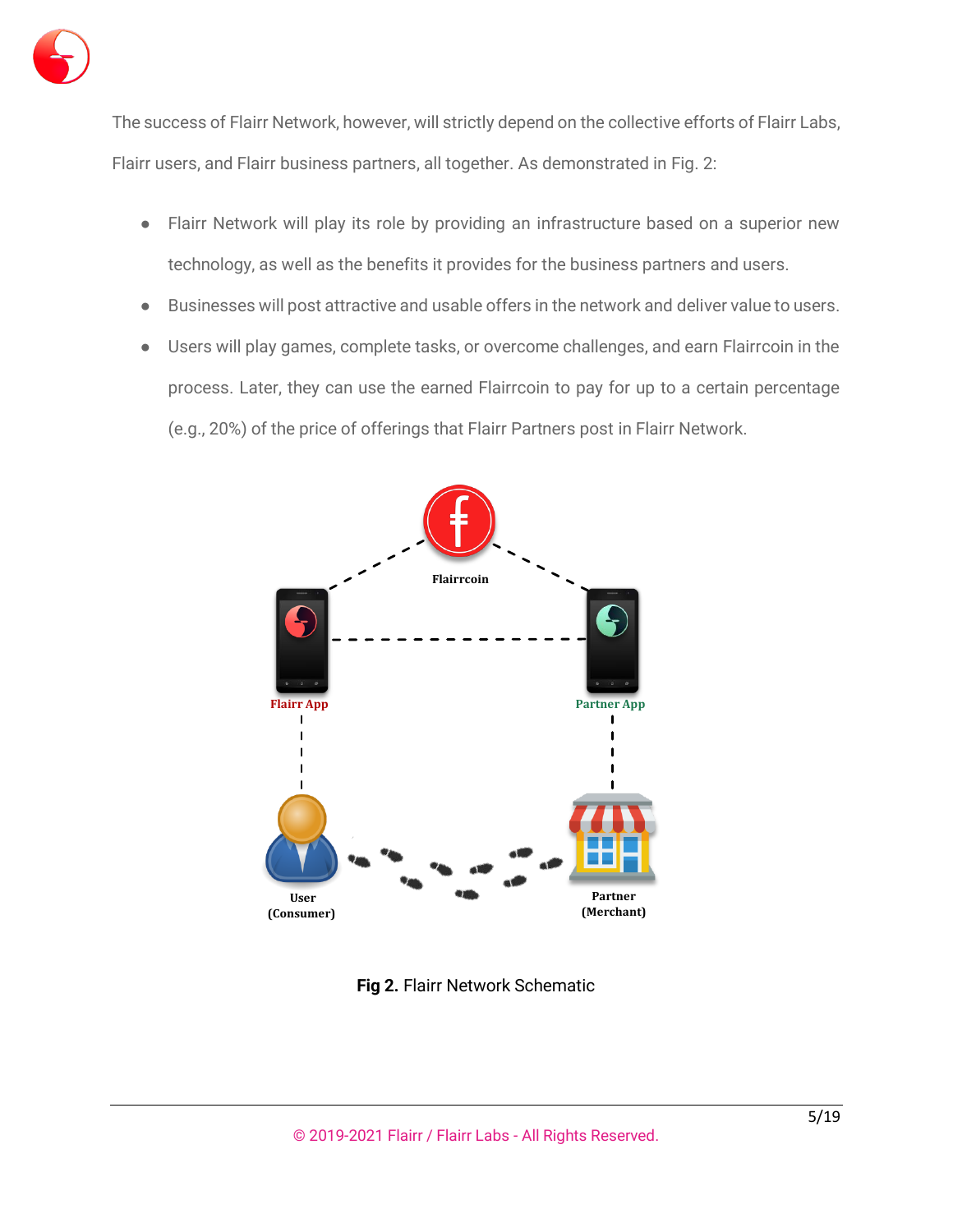

# **3. Flairrcoin**

#### **3.1 What is Flairrcoin?**

Flairrcoin (used in both singular and plural) is a digital utility token generated by network operators for distribution and use solely by network participants in accordance with applicable terms of service. As with traditional reward points, the value of Flairrcoin comes from the willingness of network business partners to offer goods or services that can be fully or partially paid for with Flairrcoin. Since Flairr Labs is the first and primary network operator, it introduces Flairrcoin into circulation by granting tokens to network participants according to the terms and conditions of their specific subscription agreement(s). Partners will also be rewarded with Flairrcoin when they make product/service offerings available to network users. The business partners can also use their Flairrcoin to redeem products and services offered by other network participants. Alternatively, network participants may redeem their own Flairrcoin for products and services offered by Flairr Labs itself. In addition to offering products or services, partners who invest resources to operate nodes on the Flairr Network will obtain an ability to issue and distribute an amount of Flairrcoin into circulation that is less than or equal to the value of products and/or services they offer on the network.

Flairrcoin are generated for use on the network and may be stored by node operators, partners, or users in their specific Flairr Wallets. Flairrcoin that have been used to redeem an offer, according to their programmed terms, are returned to the issuing partner or the network. Flairrcoin, however, may be freely shared among network participants. Flairrcoin are not available for purchase or exchange outside of the above-described Network. They do not represent an interest in Flairr Labs (or its business partners), nor do they have any value outside of Flairr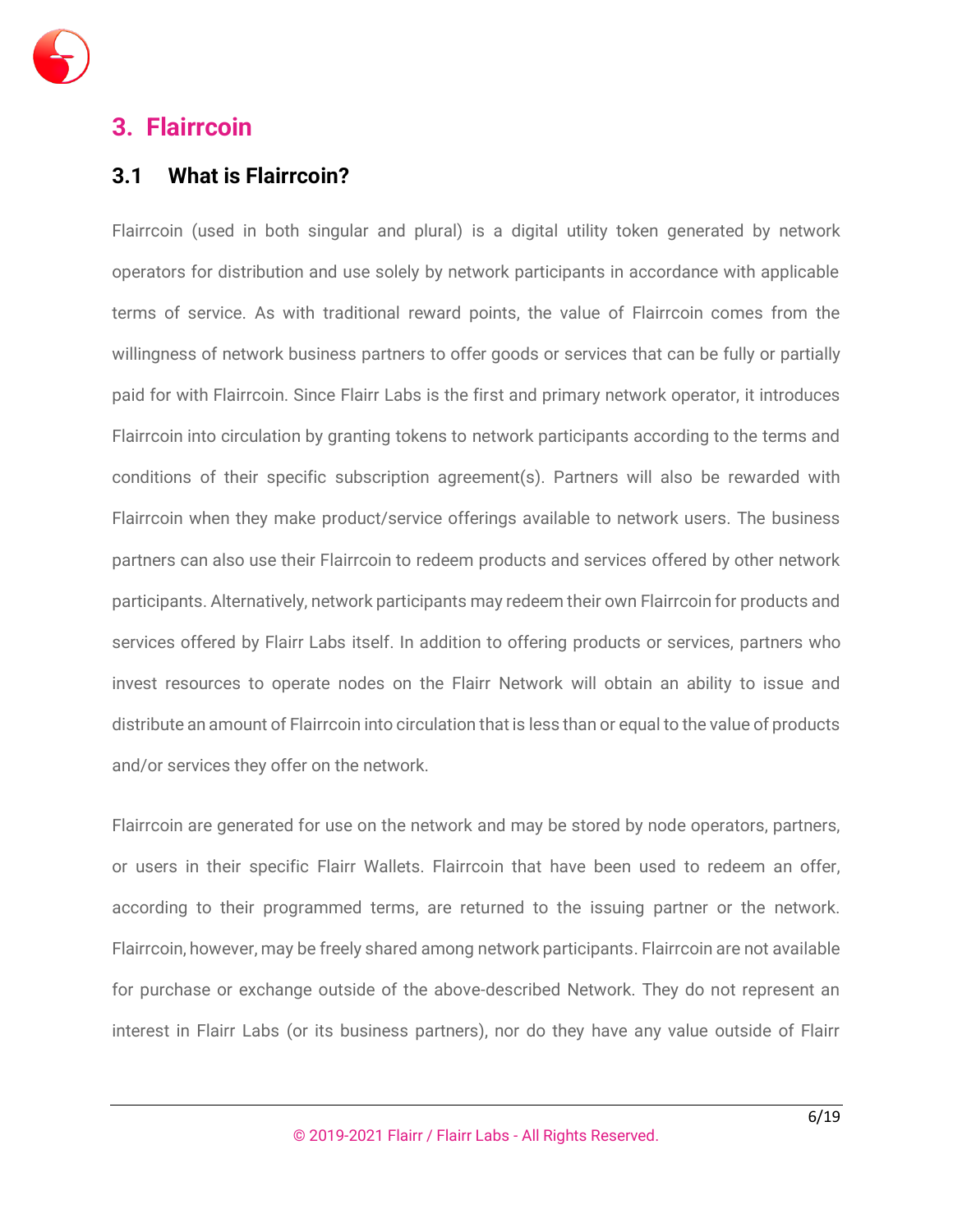

Network. Flairrcoin have no inherent or assigned value, and no profit can be achieved by their acquisition or use. Consequently, Flairrcoin are not a vehicle for investment.

# **3.2 What's the Value of Flairrcoin?**

The value of Flairrcoin to business partners is access to Flairr Network of users, and the tools made available for in-app advertising, the management of promotions, and job boards. As an additional feature, Flairr Labs has developed specific features for its business users (partners) that enables Flairrcoin sharing, and gamification of partner businesses to engage users in business offerings. The value to regular users is access to smart identity protection tools (SID), offers made available by partners, connecting to other like-minded users, playing games, and opportunities for employment.

# **3.3 Flairrcoin Denominations**

Flairrcoin (flr) It is the base and the most used denomination in the network. Flairrcoin has other denominations in the network as following:

- **K-Flairrcoin (kflr)**: 1 kflr = 1000 flr, or 1 kflr = (1e3) flr
- **Mega-Flairrcoin (FLR)**: 1FLR = (1e6) flr, or 1 FLR = (1e3) kf
- **Raw (raw)**:  $1$  flr = (1e24) raw

# **3.4 Flairrcoin Distribution Channels**

#### **3.4.1 Pre-registration and Invitation Rewards**

The initial distribution of Flairrcoin will be done through pre-registration. The users who pre-register prior to the Flairr App's launch will receive an allotment of Flairrcoin for free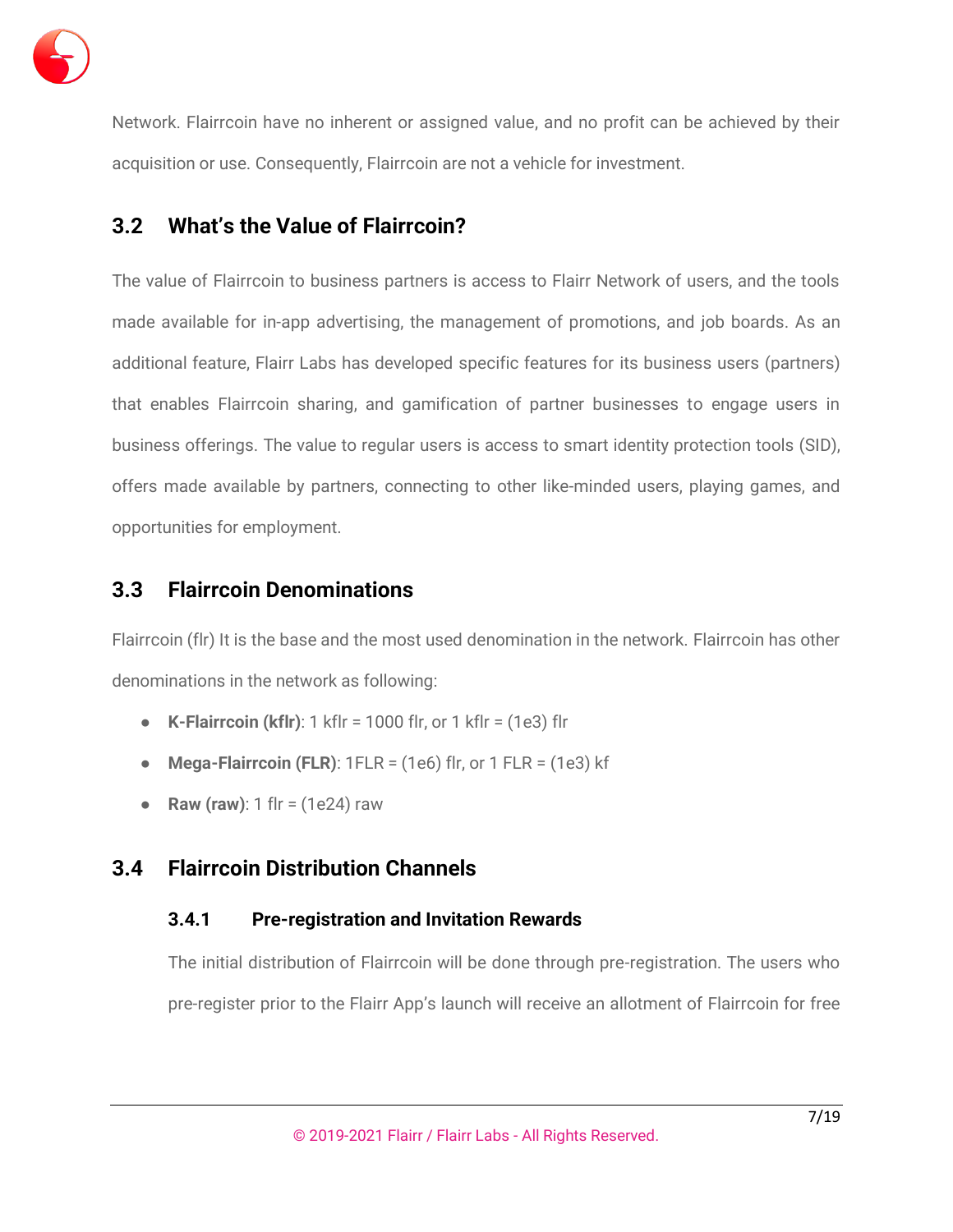

as a reward. Individuals who refer new users of the Flairr network will also receive Flairrcoin as an additional incentive.

#### **3.4.2 Ambassadorship Program**

Flairr Ambassadors are tech-savvy individuals who are interested in our technology and are eager to play a role in shaping its future. Flairr Ambassadors will be rewarded for their help in promoting Flairr app before, during, and after its launch while raising public awareness of Flairr, its products, and related services.

#### **3.4.3 Distribution in Flairr App**

The majority of Flairrcoin will be distributed through Flairr App. The app will distribute Flairrcoin as rewards, for completing a variety of tasks, overcoming challenges, or playing games.

#### **3.4.4 Distribution by Partners**

Partners who expend resources to operate nodes on Flairr Network, as well as provide offers of products/services in the Network will also issue/distribute Flairrcoin that can be circulated into the network. However, the total amount of issued Flairrcoin by the partner shall not be larger than the value of the offers (and the portion that can be paid by Flairrcoin) they provide on the network.

# **4. Network Specifications**

### **4.1 Block-lattice**

Block-lattice is a version of a Directed Acyclic Graph (DAG) network that aims to fix the problem of slow transactions which results from the heavy processing needed for regular blockchain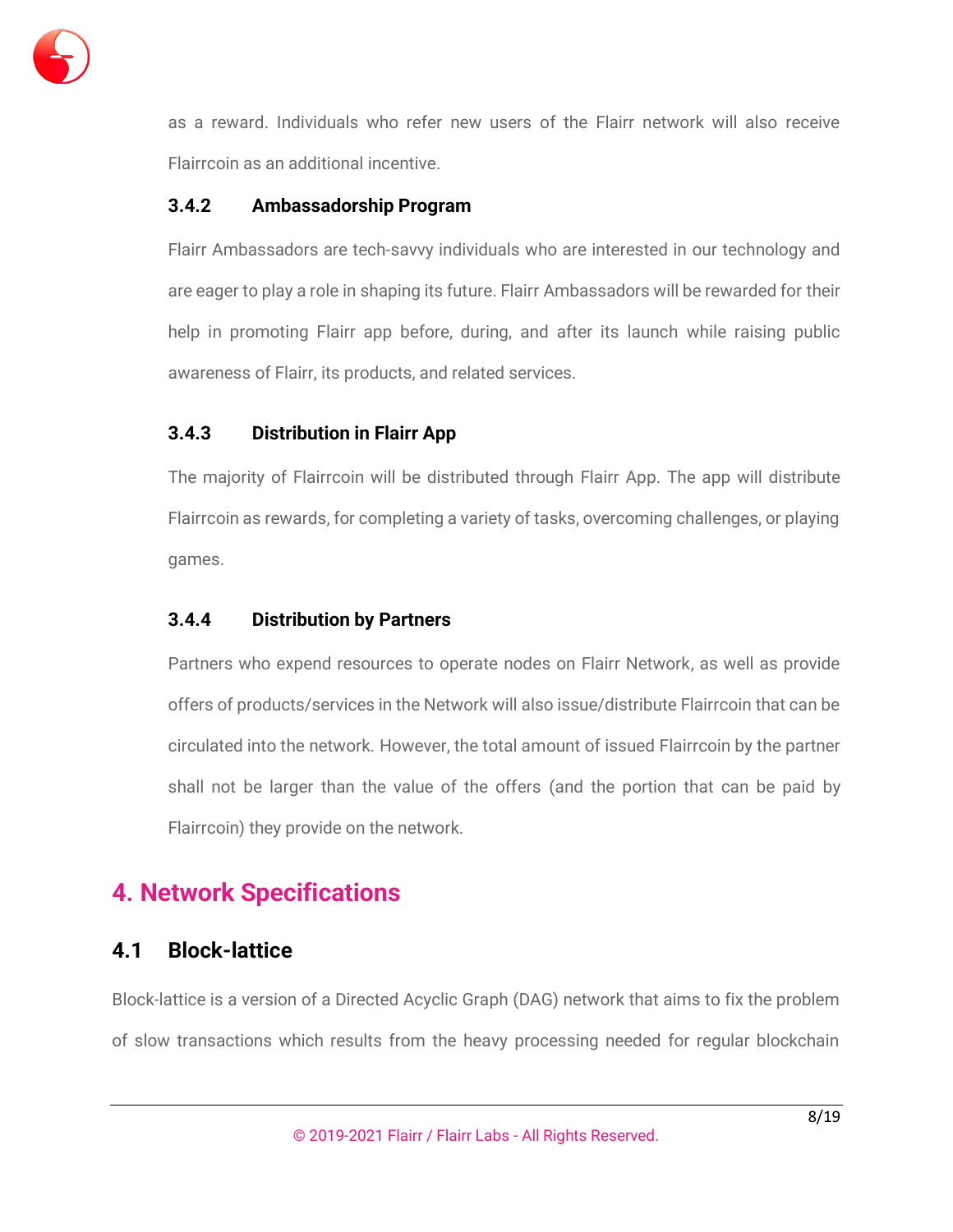

mining. In this block-lattice structure, the nodes hold a single transaction and for that transaction to be submitted to the ledger for verification, that node must have verified the two previous transactions. This process allows the network to be infinitely scalable and achieve instant transactions once the network reaches a certain size. Each node also has its own blockchain. Each block in a node's blockchain will hold a single transaction from that node. Thus, each node will have a blockchain that contains its full transaction history [7].

### **4.2 Flairr Accounts & Apps**

We offer the following types of accounts and apps for earning and spending Flairrcoin as well as safekeeping it.

#### **4.2.1 Flairr App**

Flairr App is a mobile app that individual users can download on both Android and iOS devices. The app contains a game hub that currently contains easy games for the users to play and earn Flairrcoin. More games (including third party games) are planned to be added in the future. Users will earn Flairrcoin when they play any of these games in either single or multi-player modes. Users may also earn coins by completing specific assignments, tasks, or overcoming challenges (e.g., treasure hunt, etc.). Flairr app also gives users access to their Flairr Wallet account.

This integration allows earned coins to be automatically deposited into a user's Flairr Wallet while enabling users to spend them on goods or services. However, users cannot transfer their coins to other individuals within the Flairr App. Such transactions can only take place within the Flairr Wallet. In addition, the app also gives them access to identity protection tolls, NFT tools, social media to connect with like-minded users, and job board.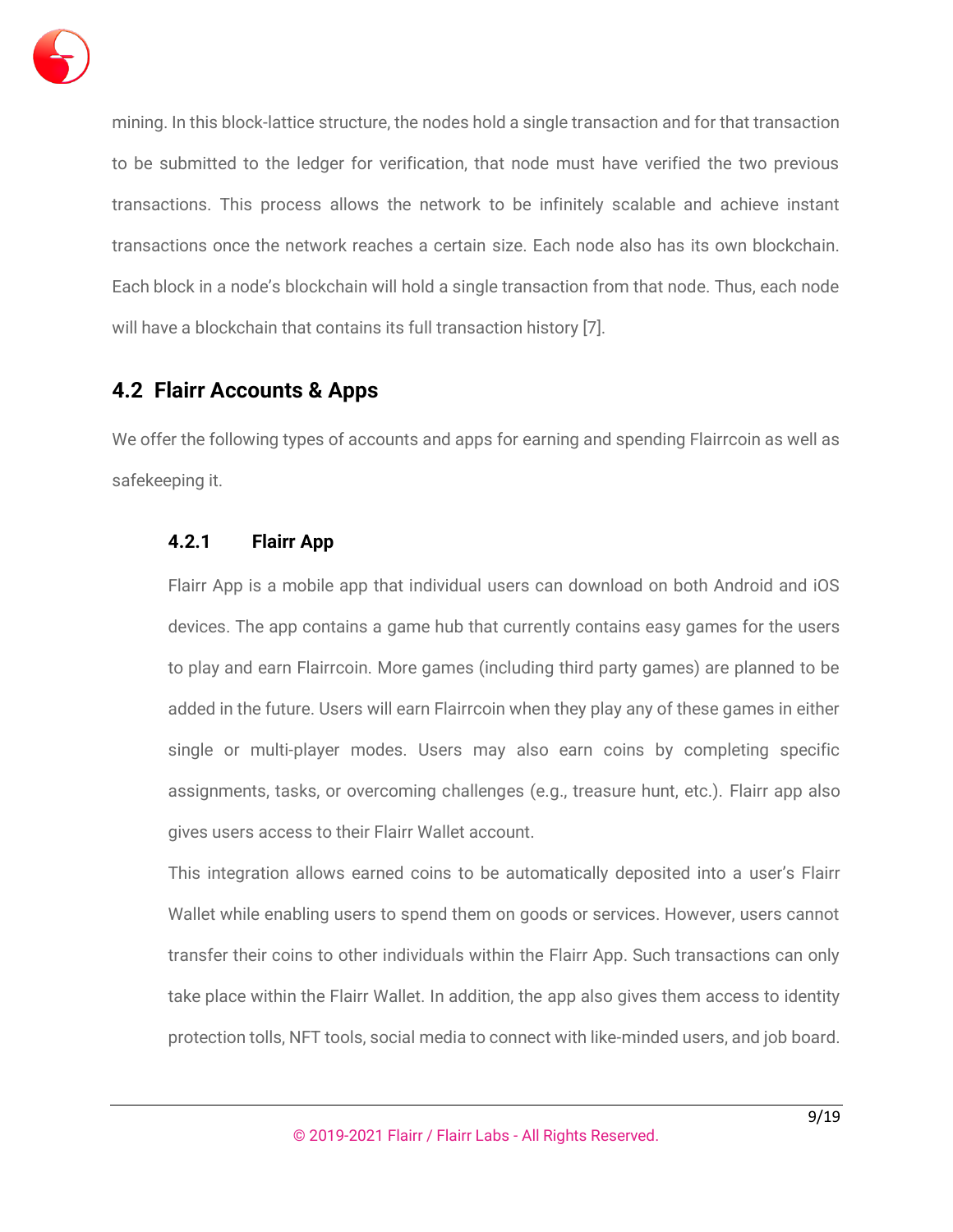

NFT is also a part of Flairr app. Users will have a chance to make two types of NFTs in Flairr app: gNFT (general NFT) which users would make out of any type of digital asset, and uNFT (utility NFT) which users can make for specific reasons, for example, they will be able to use them for identity protection. In addition, it contains a marketplace in which users can find attractive offers from nearby businesses and users.

#### **4.2.2 Flairr Wallet app**

Flairr Wallet is a secure personal mobile app that allows people to keep and use their Flairrcoin. Individuals can use their coins to buy goods or services, send them to other wallets. Flairr Wallet is easy to use and creating an account on it only requires a valid email and a phone number. There are also a variety of security measures in place to ensure the safe storage of Flairrcoin in this wallet.

#### **4.2.3 Flairr Partner app**

Flairr Partner is a mobile app for both Android and iOS devices that only our business partners will use to post offers on the network. The posted offers will be viewable by individual users or businesses. Flairr Partner app also provides the business version of Flairr Wallet to our partners. Flairr Business Wallet is the business version of the Flairr wallet that allows our business partners to do transactions in Flairrcoin. The Business Wallet has special features such as multiple access levels (for employees in different roles) that is necessary for businesses to be able to accept cryptocurrencies in their transactions. In addition, Partners will also have access to NFTs (both general and utility), and they also can make and use those for their own purposes.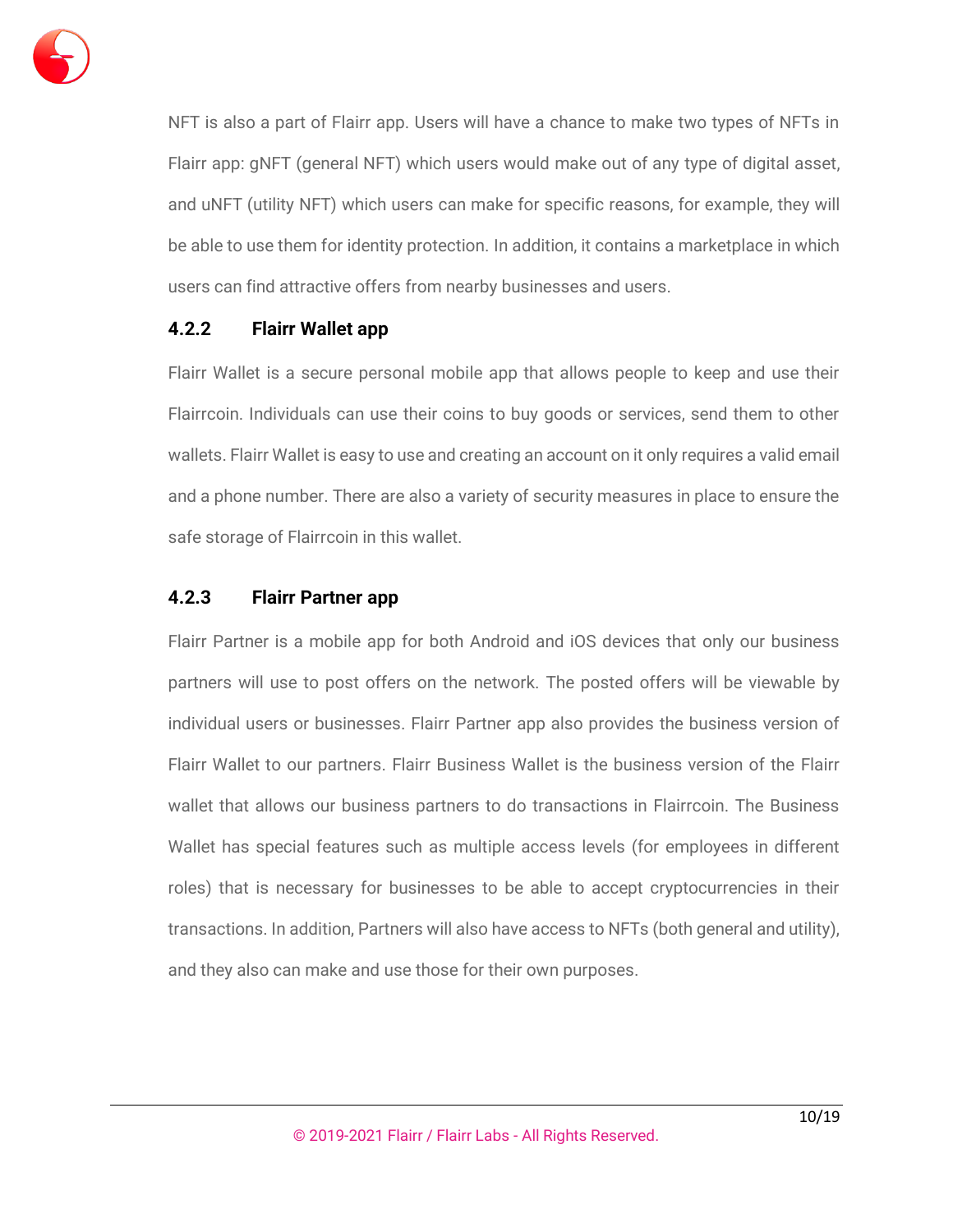

#### **4.2.4 Flairr Vault**

Flairr Vault is a secure web-based wallet that uses long-string public and private keys to safely store users' Flairrcoin. It employs a variety of security measures to keep funds safe and is one of the most secure ways of storing Flairrcoin online. However, Flairrcoin cannot be spent/used on the offers (on the network) while they are stored in Flairr Vault. To use them, users must transfer their Flairrcoin to a Flairr Wallet first.

# **4.3 Business API Interface**

The Business API Interface is a set of APIs developed specifically for our business partners. It enables our partners to connect their own IT systems (accounting, advertising, etc.) to the Flairr network and enables them to interact with the network by posting offers, accepting, sending, and/or trading Flairrcoin.

# **4.4 Non-Fungible Token (NFT)**

There are two types of NFT in the network, each of which are being stored on a separate Blockchain, with a different level of encryption:

- **gNFT** (general NFT): users would be able to make a gNFT out of any type of digital asset. gNFTs are not encrypted, and the original creator's name will be on them. They could be swapped, traded, exchanged similar to any digital item.
- **uNFT** (utility NFT): users can make them for specific reasons, for example, they will be able to use them for identity protection. They are fully encrypted, and users will be merely able to use them for their specific defined purpose(s).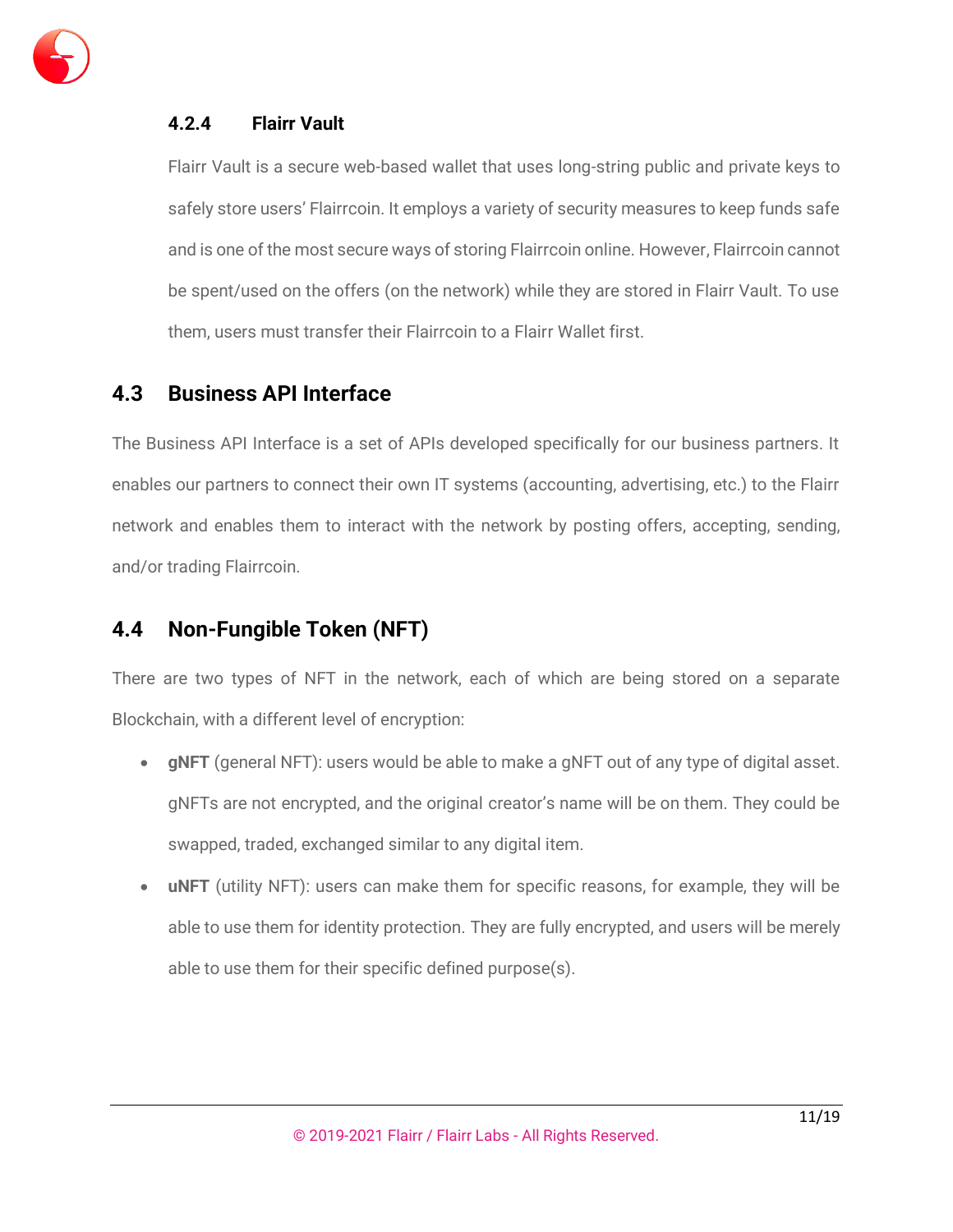

# **4.5 FlairrNodes**

A FlairrNode (i.e., Flairrcoin node) is software that is running on machines that participate in the Flairrcoin network. The node keeps either the entire ledger of the network (P-FlairrRep or FlairrRep) or a pruned history of the accounts (NV-FlairrRep). It also holds the accounts that it has control over. Any person or entity can set up a node and participate in the network. The following are types of nodes in the Flairr Network.

#### **4.5.1 Flairr Representative Node (FlairrRep)**

FlairrRep is a FlairrNode that is setup to vote on the network. If a FlairrRep has *less than* 0.1% of online voting weight delegated to it (read Proof of Stake), it would be a Flairr Representative node. These nodes will validate and vote on transactions on the network; however, other nodes on the network will not rebroadcast their votes [8].

#### **4.5.2 Flairr Principal Representative Node (P-FlairrRep)**

Any FlairrRep holding at least 0.1% (or more) of voting weight, is called P-FlairrRep. A P-FlairrRep participates more broadly in shaping network consensus because they send votes to their peers which are subsequently rebroadcast. These nodes have the most impact to the security and availability of the network [8].

#### **4.5.3 Flairr Non-voting Representative Node (NV-FlairrRep)**

A FlairrNode may be configured as a non-voting node; such nodes would not have the capability to participate in voting on transactions. This type of node is common and is mostly used for integration and security purposes of the network [8].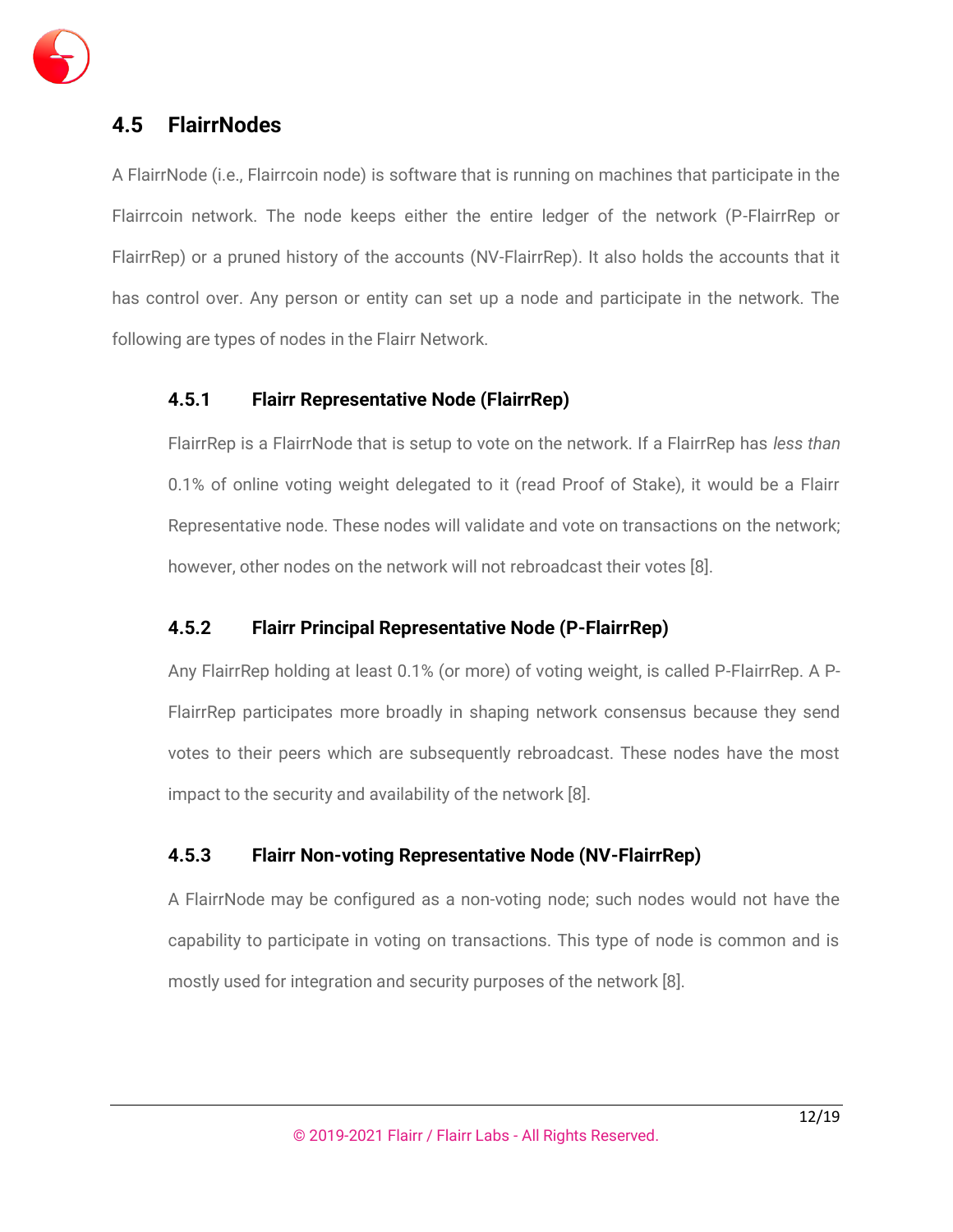

# **4.6 Proof-of-Stake (PoS)**

The network uses the Proof of Stake (PoS) protocol. This means that the more cryptocurrency an account has, the more voting weight it will have. As a result, individuals with a higher financial investment in the Flairr Network and Flairrcoin, will have more power and influence, and thus they will want to keep the network honest. Using the PoS protocol also means that no active mining is required; instead, all the cryptocurrency is set at its genesis and then distributed through different faucets, including the Flairr App, Coin-Sale Events, etc. Using Flairr App will be the alternative to active mining which will allow users to earn more coins.

# **4.7 Proof-Of-Work (PoW)**

We use a small version of the PoW algorithm that is used in Bitcoin. It requires substantially less computation and is only utilized as an anti-spam measure. It also contributes to the verification of transactions.

### **4.8 Voting**

To reach consensus, the network has accounts that are representatives with voting rights to confirm transactions. Users can choose which representatives (P-FlairrRep or Flairr-Rep) they want to vote on their behalf, and representatives vote on conflicts to keep the network honest.

### **4.9 Transaction Verification**

Since the network is DAG-based, transactions will be verified by the nodes themselves; however, a transaction is only valid if it is verified by two voting nodes. With this methodology, transaction speeds in the network will remain high regardless of how large it gets. This architecture eliminates the need for expensive machines to verify transactions [9].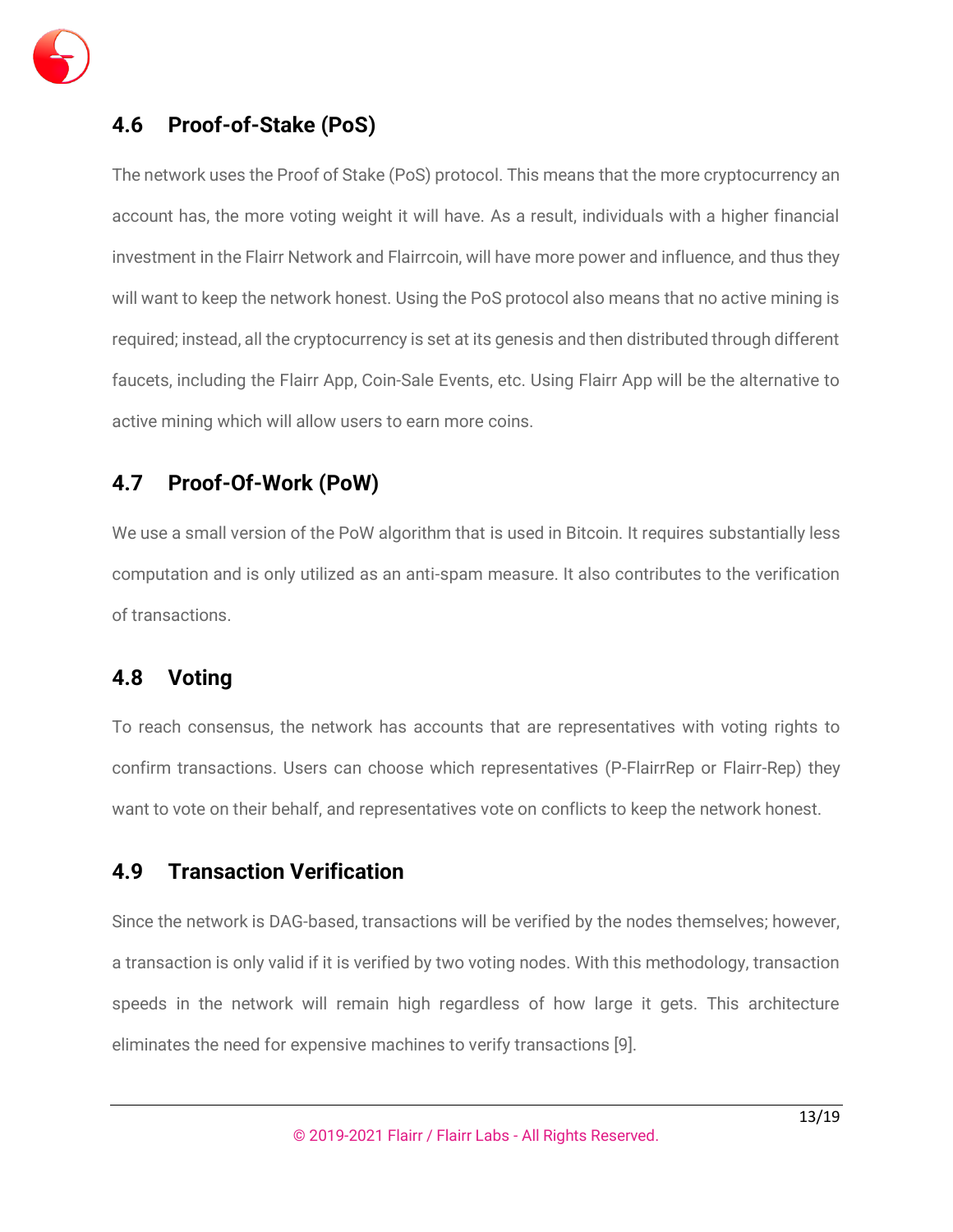

# **4.10 A Decentralized Crypto Network**

At the very beginning when there are not many FlairrNodes on the network, Flairrcoin is going to be launched as a centralized cryptocurrency to maintain the security of its users and the integrity of the network. Any business partner joining Flairrcoin must contribute at least one and up to 100 FlairrNodes to the network. The FlairrNodes that are run by partner businesses will be designated as Safe FlairrNodes. After substantial growth in the number of Safe FlairrNodes, the network will be opened to the public and it will be fully decentralized. At that point, anyone can have a FlairrNode on the network from anywhere in the world.

# **4.11 Attacks to Decentralized Networks**

After becoming a decentralized cryptocurrency network, Flairrcoin is potentially vulnerable to two specific types of attacks. Transaction flooding is a type of attack where a party sends a large number of transactions with the intent of saturating the network and causing it to crash. Another type of attack is the > 50% attack. In this type of attack, a malicious party gets hold of more than 50% of the cryptocurrency supply which would give them complete voting control over the network because of Flairrcoin's Proof of Stake protocol. There are also other types of attacks to which Flairrcoin may be susceptible. However, various types of measures have been implemented on FlairrNodes to deal with such threats, including a mandatory Firewall, IDS, Obfuscation, and more.

# **5. Flairr Business Model**

Flairr's business model is designed to benefit both our business partners and consumers (users). Flairr business partners can post offerings in the network to gain new customers and increase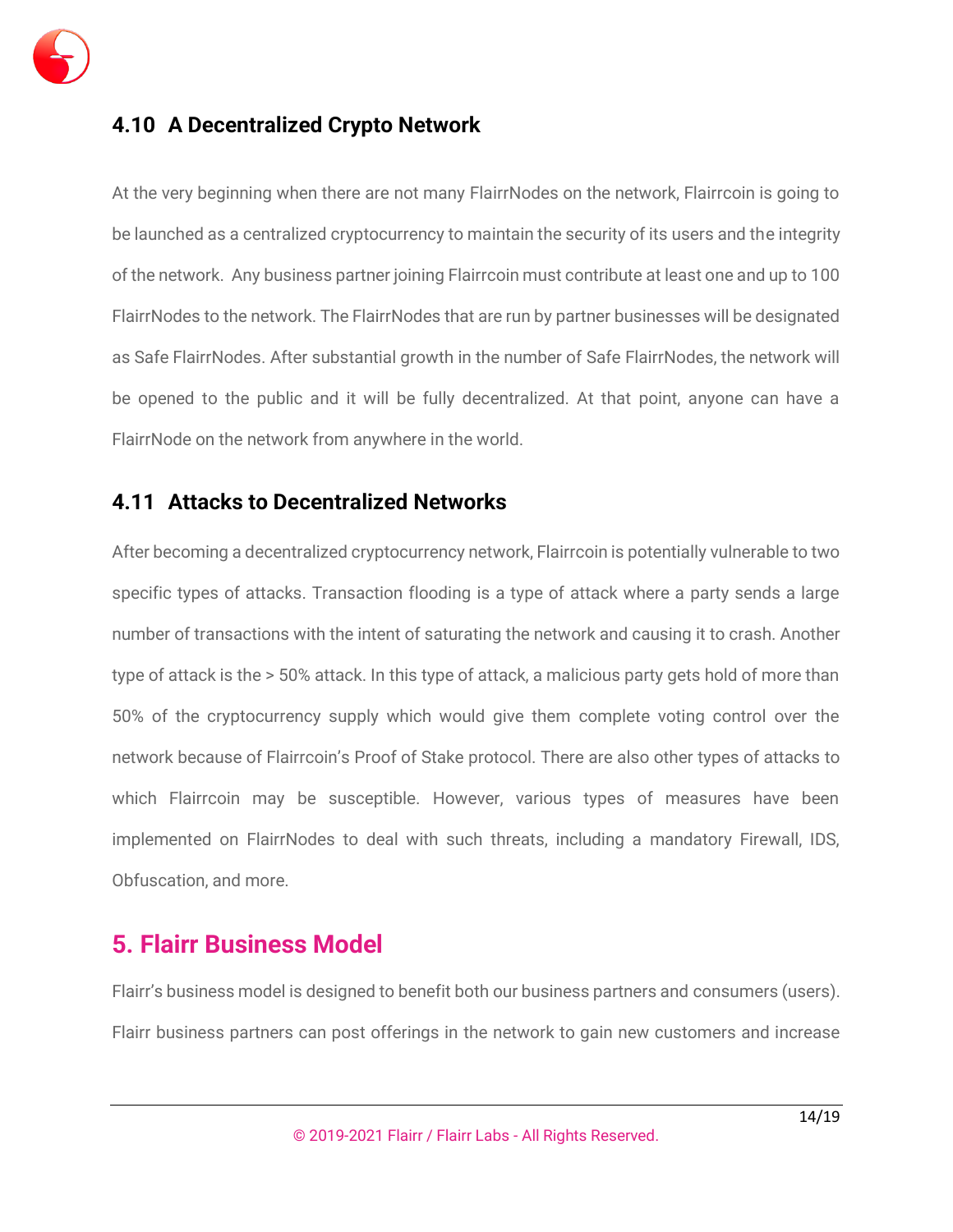

their sales while increasing foot traffic. By allowing our partners to improve their customer share of the wallet through presented opportunities to cross-sell their other products. At the same time, Flairr users can perform simple tasks or play various games to earn Flairrcoin. These earned Flairrcoin can be used toward purchases in Flairr network and enable our users to save on those purchases. The following are the different plans for Flairr business partners and consumers (users).

# **5.1 Flairr Business Partners**

The network is specially designed with business users in mind; there is a business digital wallet to be specifically used by our business partners (merchants & vendors). While a personal wallet is accessible by the owner alone, the business wallet provides access to multiple people with different access and permission levels. We have built an API Interface that allows our business partners to seamlessly connect their IT systems (Accounting, e-commerce, etc.) to the Flairr network and enjoy faster, more secure, and more reliable transactions than any blockchain-based system. Flairr Business Partners will have the following plans and options to join our network and offer their products and services to our users:

#### **5.1.1 Basic Plan**

In this plan, the business partner will join our network and offer their products/services to our users, without any upfront costs or monthly payments, but they must allow a specific percentage of their offerings to be paid with Flairrcoin in addition to a small fee for the Network.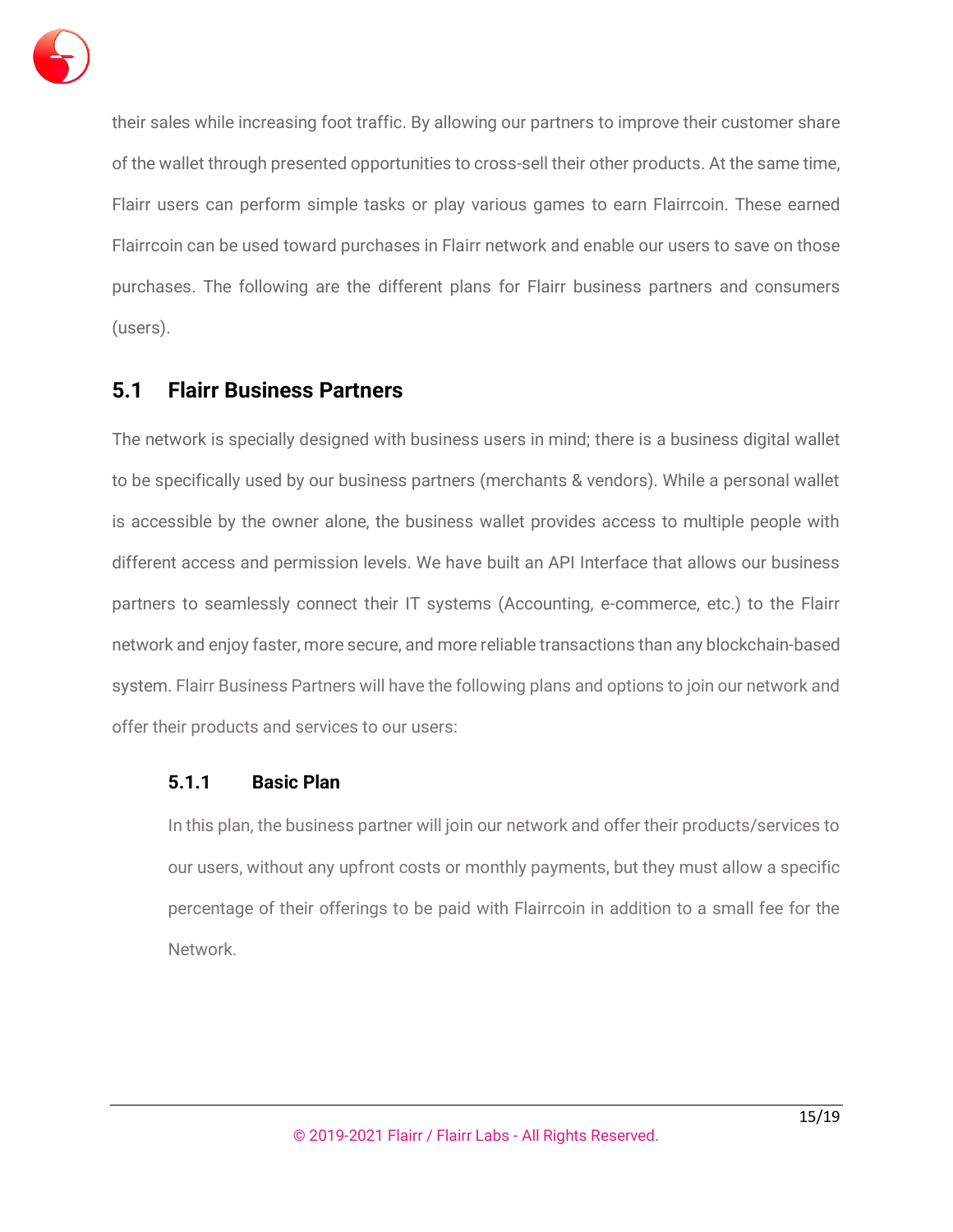

#### **5.1.2 Silver Plan**

This plan includes all the features from the Basic plan plus a job board. The job board will enable the partners to post employment opportunities that will be seen by the users. There will be a monthly subscription fee that would depend on the type of business/offers as well as the number of a partner's participating business locations.

#### **5.1.3 Gold Plan**

This plan includes all the features from the Silver plan plus advertising and targeted promotion tools. These premium features come with a premium monthly subscription fee per business location. Table 1 summarizes our partner membership plans.

| <b>Table 1. Partner Membership Plans</b> |                                                           |                                                                                        |  |
|------------------------------------------|-----------------------------------------------------------|----------------------------------------------------------------------------------------|--|
| <b>Tier/Plan</b>                         | <b>Features</b>                                           | Cost                                                                                   |  |
| <b>Basic</b>                             | Earn and issue Flairrcoin with<br>general promotions      | fee per transaction                                                                    |  |
| Silver                                   | Basic plan + access to job board                          | fee per transaction, plus monthly<br>subscription fee                                  |  |
| Gold                                     | Silver plan + advertising and<br>targeted promotion tools | fee per transaction, plus premium<br>monthly subscription fee per business<br>location |  |

# **5.2 Flairr Users**

Flairr Users will also contribute to the success of our network through the following:

#### **5.2.1 Basic Plan**

Flairr app will be free for users, and they have access to games, identity protection tools,

NFTs, partner promotions, and the job board. However, users will encounter ads on the

platform.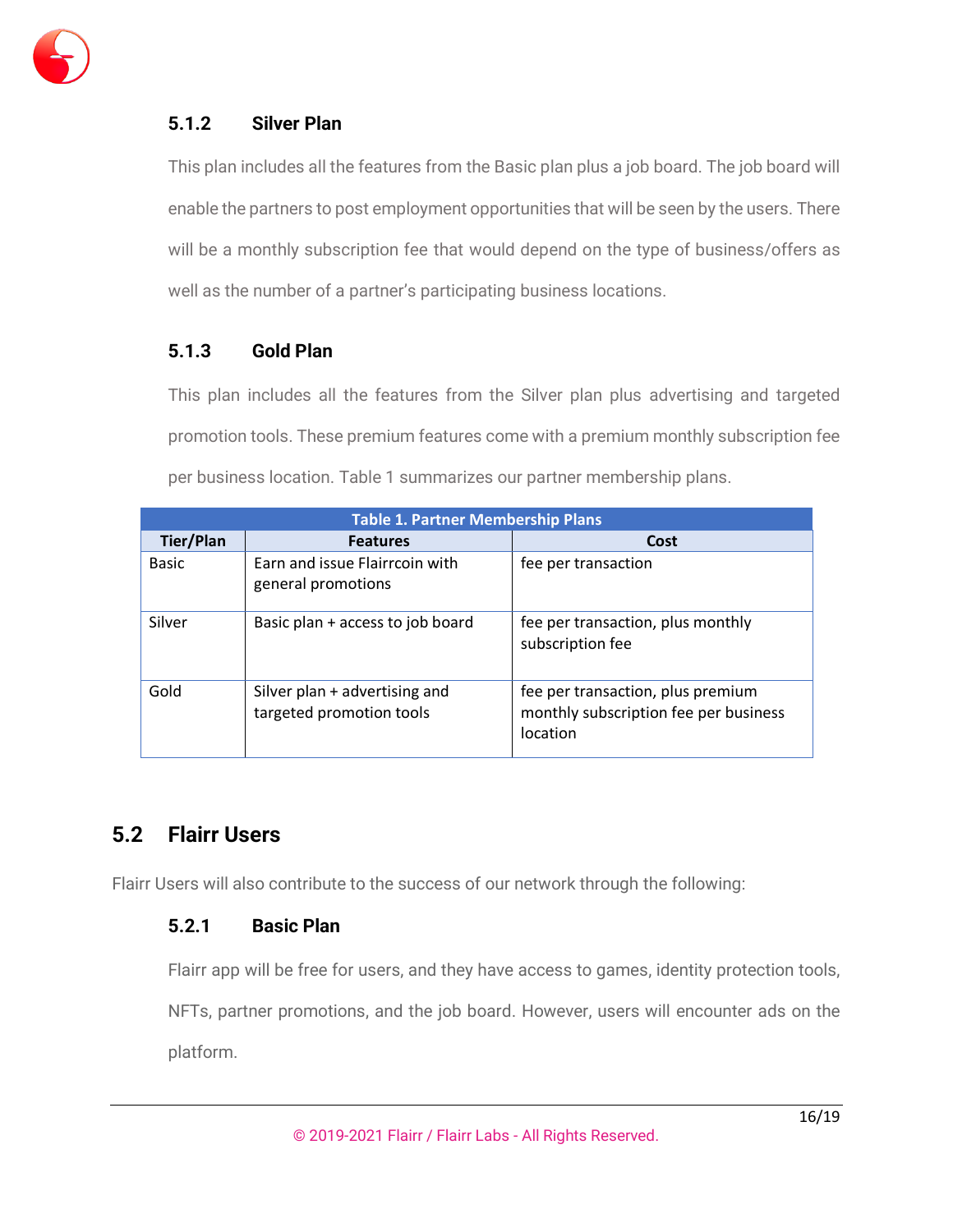

#### **5.2.2 Silver Plan**

This plan includes all features from the Basic plan, plus special offers/bundles, and access to more on-map gifts and rewards.

#### **5.2.3 Gold Plan**

This plan includes everything from the Silver plan without advertising. Table 2 summarizes our user plans and their features.

| <b>Table 2. User Revenue Model</b> |                                                                           |                                   |  |
|------------------------------------|---------------------------------------------------------------------------|-----------------------------------|--|
| <b>Tier/Plan</b>                   | <b>Features</b>                                                           | Cost/Mo.                          |  |
| <b>Basic</b>                       | Games, Identity Tools, NFTs, Partner promotions,<br>and Job Board         | Free – Must watch ads             |  |
| Silver                             | Basic plan + Special offers/bundles and more on-<br>map gifts and rewards | Fixed monthly<br>subscription fee |  |
| Gold                               | Silver plan + no advertising                                              | Fixed monthly<br>subscription fee |  |

# **6. Flairr Deployment Plan**

Our ecosystem of apps and their native cryptocurrency has been fully developed. The following are the phases of deployment for Flairr.

# **6.1 Phase 1**

In phase 1 of deployment, we will make Flairr app and Flairr Wallet available on both Apple Appstore and Google Play in late 2021 or early 2022. Users will receive Flairrcoin immediately after performing any tasks or playing any game in Flairr app.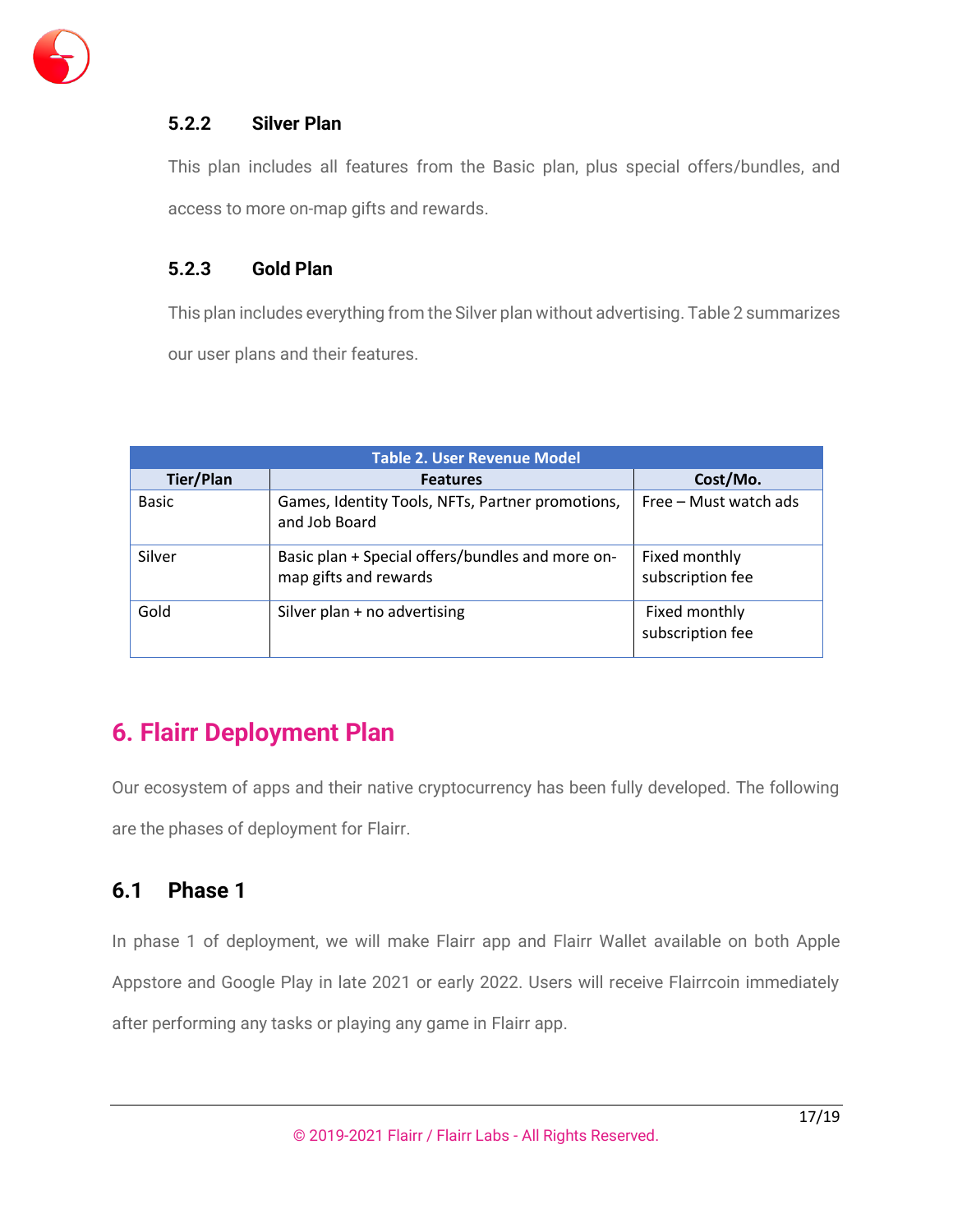

# **6.2 Phase 2**

In the second phase of deployment, Flairr will sign contracts with different business partners to join the network. Over time, more and more businesses will join and make the network stronger. Businesses can post offers through the Flairr Partner app or the Flairr Business API Interface. The offers will be visible to the users in both Flairr app and Flairr Wallet app. However, users will only see offers from businesses that are reachable (either geographically or otherwise) for them. Users may choose to use these offers and will be able to pay a percentage of the price in Flairrcoin.

# **6.3 Phase 3**

In phase 3 of deployment, businesses can also advertise to users in their geographical vicinity. We aim to avoid any intrusive advertising on our platform and ensure that ads remain relevant and create value for our users.

# **References**

- [1] S. Nakamoto, "Bitcoin: A Peer-to-peer Electronic Cash System," *Bitcoin.org*, 2008. [Online]. Available: http://bitcoin.org/bitcoin.pdf.
- [2] M. Saad and A. Mohaisen, "Towards characterizing blockchain-based cryptocurrencies for highly-accurate predictions," *INFOCOM 2018 - IEEE Conf. Comput. Commun. Work.*, pp. 704–709, 2018.
- [3] R. Beck, J. Stenum Czepluch, N. Lollike, and S. Malone, "Blockchain The gateway to trust-free cryptographic transactions," *24th Eur. Conf. Inf. Syst. ECIS 2016*, pp. 1–14, 2016.
- [4] A. Ghosh, S. Gupta, A. Dua, and N. Kumar, "Security of Cryptocurrencies in blockchain technology: State-of-art, challenges and future prospects," *J. Netw. Comput. Appl.*, vol. 163, p. 102635, 2020.
- [5] F. M. Benčić and I. P. Žarko, "Distributed Ledger Technology: Blockchain Compared to Directed Acyclic Graph," *Proc. - Int. Conf. Distrib. Comput. Syst.*, vol. 2018-July, pp. 1569–